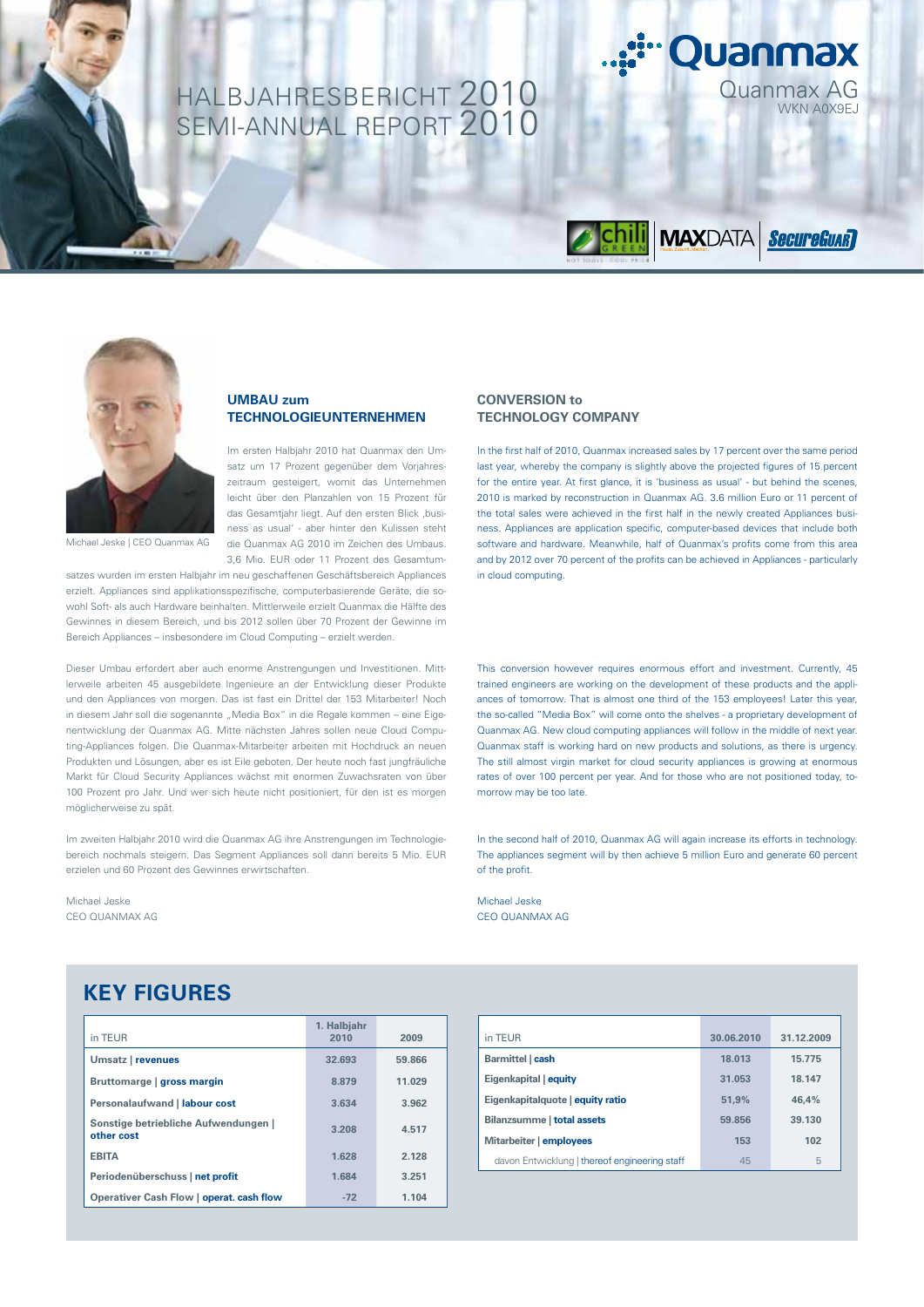### **ZUR LAGE | Management Report**



#### **Wachsende IT Märkte – insbesonders im Bereich Appliances**

Die Informationsindustrie hält immer mehr Einzug in allen Lebensbereichen und hat den Fahrzeugbau als den wichtigsten produzierenden Industriezweig mittlerweile abgelöst. Mit dem Volumenswachstum bei mobilen Computern schreitet der Preisverfall einher – so bietet Quanmax mittlerweile Einstiegsnotebooks um 249 EUR an – 2007 war das Preisniveau für derartige Geräte noch signifikant höher.

Im ersten Halbjahr konnte der Umsatz um 17 Prozent auf 32,7 Mio. EUR (Vorjahreszeitraum 28,0 Mio. EUR) gesteigert werden. Dieser Umsatz beinhaltet, erstmals in 2010, 3,6 Mio. EUR aus dem Geschäftssegment Appliances. Im Vorjahr hat Quanmax diese Produkte noch nicht angeboten. Der Nettogewinn lag im Berichtszeitraum bei 1,68 Mio EUR, wobei 818 TEUR im Segment Appliances erzielt wurden.



#### **Solide Kapitalausstattung**

Zum 30. Juni 2010 betrug das Eigenkapital der Quanmax AG 31,1 Mio. EUR. Dies entspricht einer Eigenkapitalquote von 52 Prozent an der Bilanzsumme von 59,9 Mio. EUR, womit sich die Vermögenslage gegenüber dem Vorjahr (30. 6.) deutlich verbessert hat, wo das Eigenkapital noch bei 8,3 Mio. EUR bzw. 25 Prozent Eigenkapitalquote lag.

Im März 2010 konnte die Quanmax AG eine Kapitalerhöhung über 6,265 neue Aktien erfolgreich durchführen, wobei dem Unternehmen 5,2 Mio. EUR in Barmitteln und



#### **Growing IT markets - especially in the field of Appliances**

The information industry has now entered all areas of life and has replaced vehicle production as the world's most important producing industry. The volume growth in mobile computers has led to a drop in prices - so Quanmax now offers entry level notebooks at 249 Euro - the price levels for such devices was significantly higher in 2007.

In the first half year, the sales could be increased by 17 percent to 32.7 million Euro (previous year 28.0 million Euro). This revenue includes 3.6 million Euro from the business segment Appliances for the first time in 2010. Last year Quanmax did not yet have such products on offer. The net income for the period under review was 1.68 million Euro of which 818,000 Euro was achieved in the Appliances segment.



#### **Solid capital base**

As on 30th June 2010, the shareholders' equity of Quanmax AG was 31.1 million Euro. This represents an equity ratio of 52 percent of the total assets of 59.9 million Euro, whereby the financial situation has improved considerably compared to last year (June 30<sup>th</sup>), when the equity stood at 8.3 Euro million or 25 percent equity ratio.

In March 2010, Quanmax AG successfully carried out a capital increase through 6,265 new shares, with the company accruing 5.2 million Euro in cash and 2.9 million in



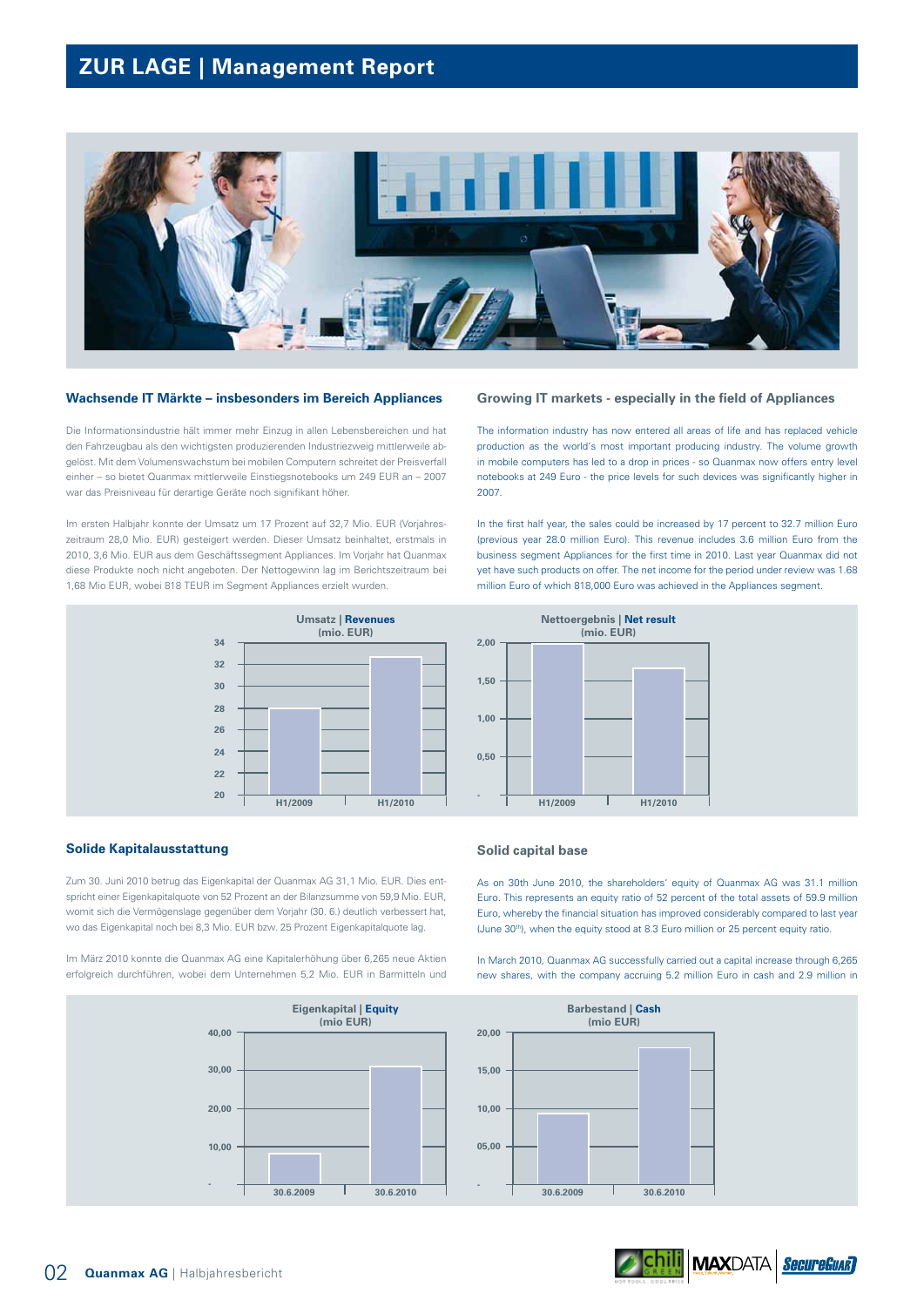2,9 Mio. Sacheinlagen zuflossen. Im Juni wurde das Kapital nochmals um 2,2 Mio EUR auf letztendlich 22,2 Mio EUR erhöht. Dabei wurden 2 Mio. neue Aktien zu dem Erwerb von 80 Prozent der XTRO IT Solutions Gmbh, Garching, ausgeben.

Der Bestand an liquiden Mitteln hat sich zum 30. Juni 2010 gegenüber dem Vorjahresstichtag nahezu verdoppelt und liegt nun bei 18 Mio. EUR (Juni 2009: 9,3 Mio. EUR). Quanmax plant mit diesen Mitteln, Investitionen und Akquisitionen im Bereich Appliances für Cloud Computing voranzutreiben.

#### **Steigerung der Wertschöpfung**

Die Gross Marge konnte gegenüber dem Geschäftsjahr 2009 (das erste Halbjahr 2008 ist nur bedingt vergleichbar) deutlich von 18,4 Prozent auf 25,6 Prozent gesteigert werden. Dies lag vor allem am Geschäftsbereich Appliances, der erstmals 11 Prozent zum Gesamtumsatz beitrug und eine Gross Marge von 92 Prozent erzielte. Der Personalbestand stieg proportional mit der höheren Wertschöpfung. Zum 30. Juni waren 153 Mitarbeiter - davon 45 im Engineering - für Quanmax tätig.

**Mitarbeiter | Employees 12/2009 06/2010 200 150 100 100 0 Bruttomarge | Gross Marge 2009 H1/2010 30% 20% 15% 10% 25%**

### **GEWINN- UND VERLUSTRECHNUNG | INCOME STATEMENT**

| Gewinn- und Verlustrechnung   Statement of income<br>vom 1.1.2010 bis 30.06.2010   from 1.1.2010 to 30.06.2010    | 1. Halbjahr 2010<br><b>TEUR</b> | 1. Halbjahr 2009<br><b>TEUR</b> |
|-------------------------------------------------------------------------------------------------------------------|---------------------------------|---------------------------------|
| Umsatzerlöse   Revenues                                                                                           | 32.693                          | 28.036                          |
| Übrige Erträge   Other income                                                                                     | 295                             | 476                             |
| Aufwendungen für Material und sonstige bezogene Leistungen   Cost of sales                                        | $-23.814$                       | $-22.278$                       |
| Personalaufwand   Labour cost                                                                                     | $-3.634$                        | $-2.176$                        |
| Abschreibungen   Depreciation                                                                                     | $-262$                          | $-165$                          |
| Sonstige betrieblichen Aufwendungen   Other costs                                                                 | $-3.208$                        | $-1.157$                        |
| Währungsverluste   Currency lasses                                                                                | $-442$                          | $-336$                          |
| Ergebnis aus der betrieblichen Tätigkeit   Operat. Income financial income and taxes (EBITA)                      | 1.628                           | 2.400                           |
| Amortisation von Immat. aus Akquisition   Amortization of intang. by acquistitions                                | $-358$                          | $-245$                          |
| Finanzerträge   Finance income                                                                                    | 20                              | 13                              |
| Finanzaufwendungen   Finance expense                                                                              | $-155$                          | $-173$                          |
| Finanzergebnis   Financial result                                                                                 | $-135$                          | $-160$                          |
| Ertragssteuern   Income taxes                                                                                     | 549                             | $-3$                            |
| Konzernergebnis   Net income                                                                                      | 1.684                           | 1.991                           |
| Periodenergebnis zurechenbar<br>den Anteilsinhabern der Muttergesellschaft<br>thereof for shareholders of Quanmax | 1.367                           | 1.991                           |
| Ergebnis je Aktie (verwässert = unverwässert)<br>earnings per share (diluted = non diluted)                       | 0.11 EUR                        | 0.18 EUR                        |



non-cash contributions. In June, the capital was again increased by 2.2 million Euro to eventually 22.2 million Euro. 2 million new shares were hereby issued to acquire 80% of XTRO IT Solutions Gmbh, Garching.

The stock of liquid assets against the previous year has almost doubled as on 30th June 2010 and now stands at 18 million Euro (June 2009: 9.3 million Euro). Quanmax plans to drive investments and acquisitions in the area of Appliances for cloud computing with these funds.

#### **Increase in added value**

The gross margin increased significantly from 18.4 percent to 25.6 percent compared to the fiscal year 2009 (the first half of 2008 is not comparable). This was primarily due to the Appliances division, which contributed 11 percent of the total revenue for the first time and achieved a gross margin of 92 percent. The staff strength increased proportionally with the higher value added. As on 30th June, there were 153 employees – 45 of them in Engineering - in Quanmax.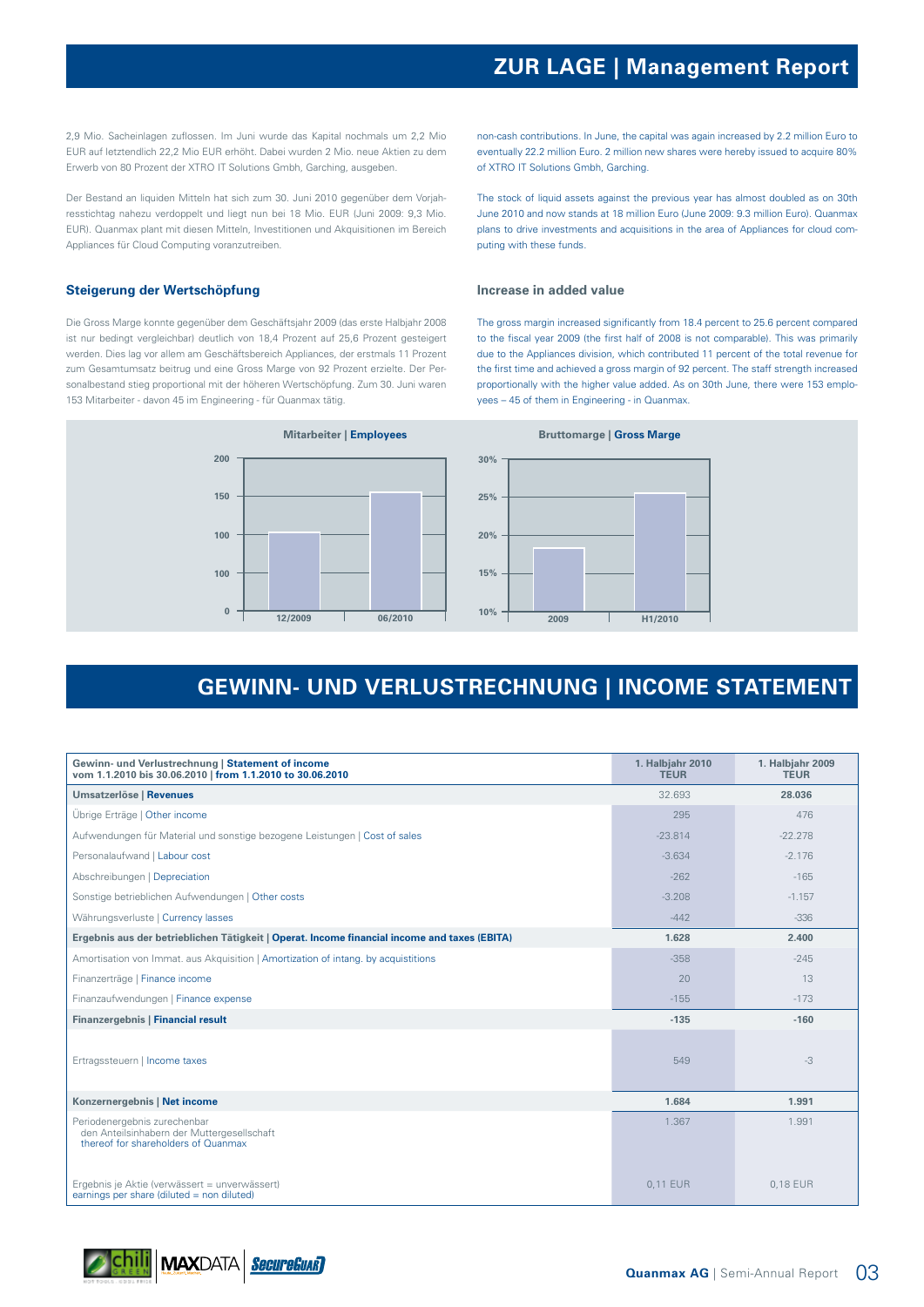# **BILANZ | BALANCE SHEET**



| <b>VERMÖGEN   Total net assets</b>                             | 30.06.2010<br><b>TEUR</b> | 31.12.2009<br><b>TEUR</b> |
|----------------------------------------------------------------|---------------------------|---------------------------|
|                                                                |                           |                           |
| Langfristige Vermögenswerte   Non-current assets               |                           |                           |
| Sachanlagen   Tangible assets                                  | 2.383                     | 2.213                     |
| Immaterielle Vermögenswerte   Intangible assets                | 18,800                    | 10.100                    |
| Finanzielle Vermögenswerte   Financial assets                  | $\overline{0}$            | $\overline{0}$            |
| latente Steuern   Deferred income tax                          | 2.964                     | 1.682                     |
|                                                                | 24.170                    | 13.995                    |
| Kurzfristige Vermögenswerte   Current assets                   |                           |                           |
| Vorräte   Inventories                                          | 8.893                     | 5.445                     |
| Forderungen aus Lieferungen und Leistungen   Trade receivables | 8.076                     | 3.091                     |
| Sonstige Forderungen und Vermögenswerte / Other receivables    | 703                       | 824                       |
| Liquide Mittel   Cash                                          | 18.014                    | 15.775                    |
|                                                                | 35.686                    | 25.135                    |
| SUMME VERMÖGEN   Total assets                                  | 59.856                    | 39.130                    |

| EIGENKAPITAL UND SCHULDEN   Equity and liabilities                                   | 30.06.2010<br><b>TEUR</b> | 31.12.2009<br><b>TEUR</b> |
|--------------------------------------------------------------------------------------|---------------------------|---------------------------|
|                                                                                      |                           |                           |
| Konzerneigenkapital   Equity                                                         |                           |                           |
| Gezeichnetes Kapital   Common stock                                                  | 22,200                    | 13.735                    |
| Kapitalrücklage   Additional paid in capital                                         | 8.088                     | 5.331                     |
| Gewinnrücklagen   Retained earnings                                                  | 765                       | $-919$                    |
|                                                                                      | 31.053                    | 18.147                    |
| Langfristige Schulden   Long-term liabilities                                        |                           |                           |
| Langfristige verzinsliche Verbindlichkeiten   Long-term interest bearing liabilities | 5.339                     | 3.000                     |
| Rückstellungen   Accruals                                                            | 1.077                     | 219                       |
| langfristige Steuerverbindlichkeiten   Non-current Tax liabilities                   | 871                       | $\circ$                   |
|                                                                                      | 7.287                     | 3.219                     |
| Kurzfristige Schulden   Short-term liabilities                                       |                           |                           |
| Verzinsliche Verbindlichkeiten   Interest bearing liabilites                         | 5.433                     | 3.524                     |
| Verbindlichkeiten aus Lieferungen und Leistungen<br>Trade payables                   | 8.279                     | 6.087                     |
| Rückstellungen   Accruals                                                            | 1.771                     | 1.970                     |
| Sonstige kurzfristige Verbindlichkeiten   Other payables                             | 5.767                     | 6.183                     |
| kurzfristige Steuersteuerverbindlichkeiten   Current Tax liabilities                 | 267                       | $\overline{0}$            |
|                                                                                      | 21.517                    | 17.764                    |
| Summe Eigenkapital und Schulden   Total equity & liabilities                         | 59.856                    | 39.130                    |

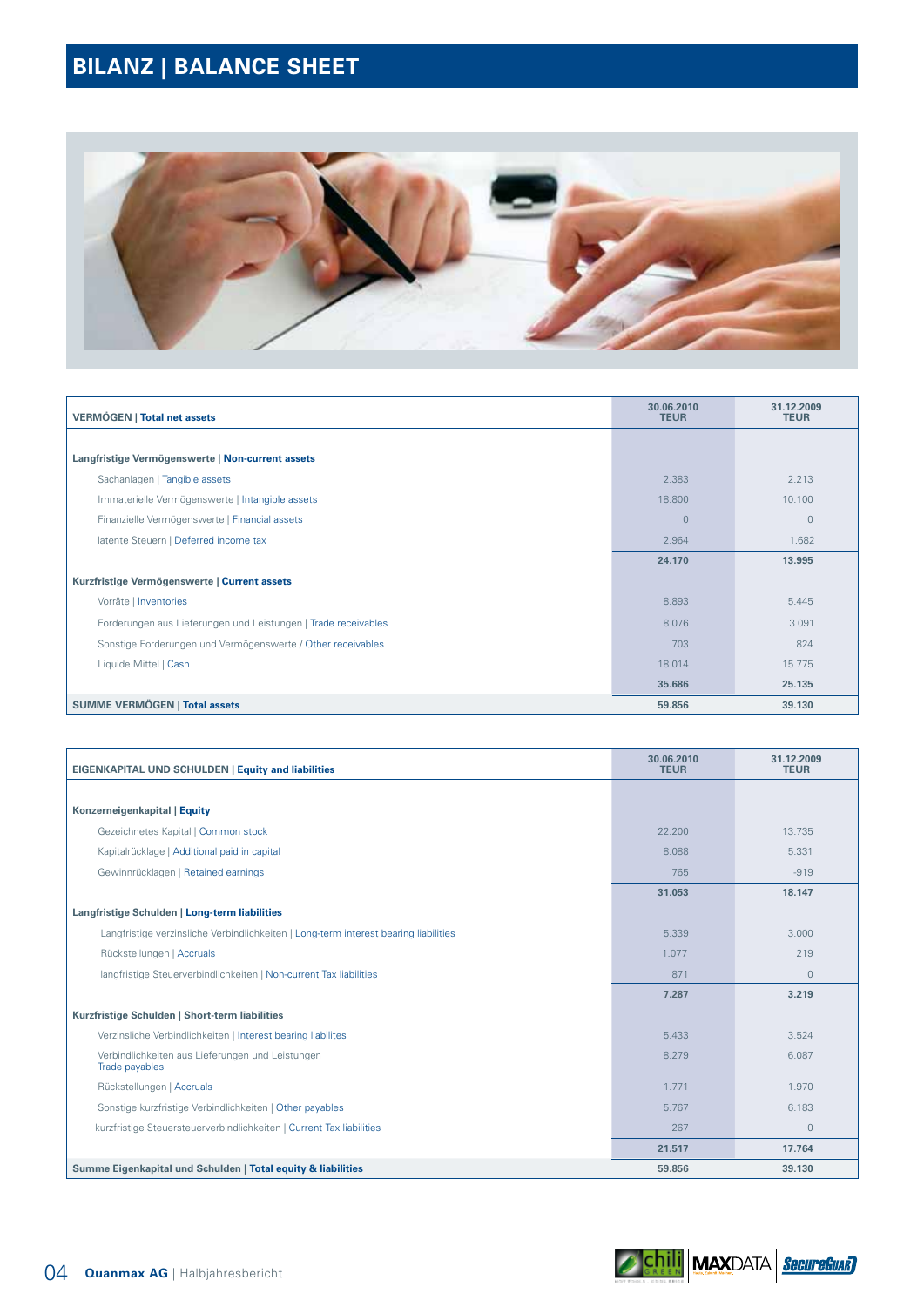## **KONZERNGELDFLUSSRECHNUNG | CONSOLIDATED CASH FLOW STATEMENT**

|                                                                                                     | 1. HJ 2010<br>in TEUR | 1. HJ 2009<br>in TEUR |
|-----------------------------------------------------------------------------------------------------|-----------------------|-----------------------|
| CASH FLOW AUS BETRIEBLICHER TÄTIGKEIT   operational cash flow                                       |                       |                       |
| Ergebnis der betrieblichen Tätigkeit   Operat. Income financial income and taxes                    | 1.728                 | 2.400                 |
| Nicht Cash-wirksame Abschreibungen   non cash-effective depreciation                                | 262                   | 165                   |
| Zunahme/Abnahme der Rückstellungen   change in accruals                                             | 659                   | $-2.623$              |
| Veränderung des Nettoumlaufvermögens   change in current assets                                     |                       |                       |
| Forderungen   accounts receivables                                                                  | $-3.561$              | $-904$                |
| Vorräte   inventories                                                                               | $-2.815$              | 1.909                 |
| sonstige Änderungen   other changes                                                                 | $\Omega$              | 13                    |
| Verbindlichkeiten aus Lieferungen und Leistungen   trade payables                                   | 2.533                 | 1.730                 |
| Veränderungen bei sonstigen Verbindlichkeiten   changes in other liabilites                         | 1.122                 | $-3.119$              |
| AUS DER BETRIEBLICHEN TÄTIGKEIT ERWIRTSCHAFTETE (EINGESETZTE) ZAHLUNGSMITTEL<br>operating cash flow | $-72$                 | $-429$                |
| CASH FLOW AUS DER INVESTITIONSTÄTIGKEIT   investing cash flow                                       |                       |                       |
| Erwerb/Verkauf von Unternehmen   acquisitions                                                       | $-6.911$              | $-7.400$              |
| Erwerb/Verkauf von Sachanlagevermögen   purchase/disposal of fixed assets                           | $-55$                 | $-179$                |
| FÜR INVESTITIONEN EINGESETZTE ZAHLUNGSMITTEL   investing cash flow                                  | $-6.966$              | $-7.579$              |
| CASH FLOW AUS DER FINANZIERUNGSTÄTIGKEIT   cash flom from financing activieies                      |                       |                       |
| Einzahlungen/Auszahlungen aus Zinsen   paid interest                                                | $-135$                | $-160$                |
| Kapitalerhöhung   proceeds from capital increase                                                    | 5.163                 | 7.400                 |
| Änderung von Bankverbindlichkeiten   change in debt                                                 | 4.249                 | $-441$                |
| AUS DER FINANZIERUNGSTÄTIGKEIT ERZIELTE ZAHLUNGSMITTEL   cash flow from finance activies            | 9.277                 | 6.799                 |
| Veränderung der liquiden Mittel   change in liquid funds                                            | 2.239                 | $-1.209$              |

## **EIGENKAPITALENTWICKLUNG | STATEMENT OF CHANGES IN EQUITY**

| Entwicklung des Eigenkapitals<br>shareholders equity     | Gezeichnetes<br>Kapital   | Kapitalrücklagen     | Gewinn-<br>rücklagen | Gesamt         |
|----------------------------------------------------------|---------------------------|----------------------|----------------------|----------------|
|                                                          | <b>Registered capital</b> | add. Paid in capital | <b>Accruals</b>      | <b>Total</b>   |
|                                                          | <b>TEUR</b>               | <b>TEUR</b>          | <b>TEUR</b>          | <b>TEUR</b>    |
| Stand 1.1.2009 (angepasst)   Balance at 1.1.2009 (adj.)  | 10.900                    | 33.076               | $-37.284$            | 6.692          |
| Konzerngesamtperiodenerfolg   group earnings             | $\Omega$                  | $\Omega$             | 3.251                | 3.251          |
| Auflösung Kapitalrücklagen   resolve of APIC             | $\Omega$                  | $-25.063$            | 25.063               | $\overline{0}$ |
| Umgliederung Kapitalrücklagen   reclassification of APIC | $\Omega$                  | $-8.013$             | 8.013                | $\Omega$       |
| sonstige Anpassungen   adjustments                       | $\Omega$                  | $\Omega$             | 38                   | 38             |
| Kapitalherabsetzung   capital reduction                  | $-5.450$                  | 5.450                | $\Omega$             | $\overline{0}$ |
| Kapitalerhöhung   capital increase                       | 8.285                     | $\mathbf{0}$         | $\mathbf{0}$         | 8.285          |
| Transaktionskosten   transaction costs                   | $\overline{0}$            | $-119$               | $\Omega$             | $-119$         |
| Stand 31.12.2009   Balance at 31.12.2009                 | 13.735                    | 5.331                | $-919$               | 18.147         |
| Periodenerfolg   group earnings                          | $\mathbf{0}$              | $\Omega$             | 1.684                | 1.684          |
| Kapitalerhöhung   capital increase                       | 8.465                     | 2.827                | $\Omega$             | 11.292         |
| Transaktionskosten   transaction costs                   | $\circ$                   | $-70$                | $\mathbf{0}$         | $-70$          |
| Stand 30.06.2010   Balance at 30.06.2010                 | 22.200                    | 8.088                | 765                  | 31.053         |

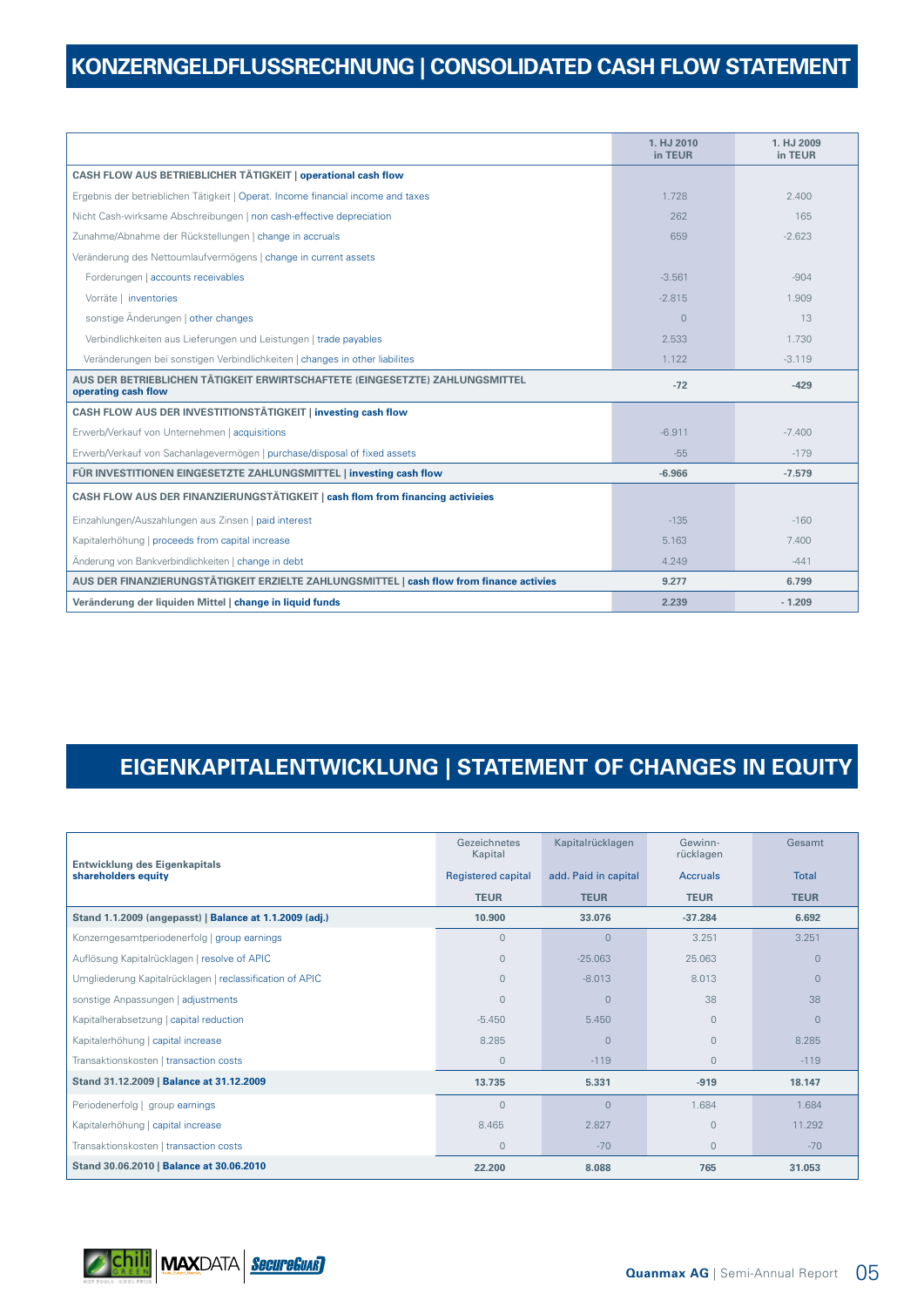## **ERLÄUTERNDE ANGABEN | EXPLANATORY NOTES**

#### **Aufstellungsgrundsätze**

Der Abschluss wurde in EUR in Übereinstimmung mit den Vorschriften der IFRS, wie sie in der EU anzuwenden sind, erstellt. Folgende Veränderungen gegenüber dem Konzernabschluss 2009 würden berücksichtigt:

Im Geschäftsjahr 2010 wurden IFRS 3 "Business Combinations" sowie IAS 27 "Consolidated and Separate Financial Statements" in ihren überarbeiteten Fassungen erstmals angewendet. Die Quanmax AG wendet die überarbeiteten Standards seit 1. Jänner 2010 für Transaktionen und Unternehmenszusammenschlüsse prospektiv an. Die Vergleichsperioden wurden nicht angepasst.

Die Ergänzung zu IAS 39 "Financial Instruments: Recognition and Measurement -Eligible Hedged Items", die Änderungen des Sammelstandards "Improvements to IFRS" 2009, IFRIC 17 sowie die Änderungen zu IFRS 2 "Share-based Payment"waren erstmalige anzuwenden ergaben jedoch keine wesentlichen Auswirkungen auf die Vermögens-, Finanz- und Ertragslage der Quanmax.

#### **Kapital**

Das Kapital der Quanmax AG beträgt 22.200.001 Euro und ist in 22.200.001 Stück Inhaberaktien á 1 Euro Nennwert eingeteilt.

#### **Konsolidierungskreis**

Der Konsolidierungskreis umfasst die Quanmax AG, die Belinea AG (Schweiz), die IQ Automation Gmbh (München), die XTRO IT Solutions Gmbh (München) sowie die SecureGuard Gmbh (Linz).

#### **Akquisitionen**

Die Quanmax AG hat am 3. Januar 2010 60% an der Belinea AG, Schweiz zu einem Kaufpreis von 300 TEUR erworben. Belinea soll Quanmax-Computerprodukte in der Schweiz im B2- Bereich vermarkten. Im Mai 2009 wurden mit Wirkung zum 1. Januar 2010 69% an der SecureGuard Gmbh, Linz, übernommen. Der Kaufpreis bemisst sich an der zukünftigen Ertragslage. Zum 14. Januar 2010 wurde die IQ Automation Gmbh, Eching b. München, zu 100% übernommen. Bis dato wurde ein Kaufpreis von 405 TEUR bezahlt, der vollständige Kaufpreis bemißt sich am zukünftigen Ertrag von IQ. Am 27. Juni wurden 2 Mio. neue Aktien als Aktientausch zum Erwerb von 80% der XTRO IT Solutions Gmbh, Garching b. München, ausgegeben. XTRO ist im Geschäftsfeld Security Appliances tätig.

#### **Basis for accounting**

The financial statement was drawn in Euro in accordance with the requirements of IFRS, as adopted in the EU. The following changes to the consolidated financial statement of 2009 were taken into account:

In the financial year 2010, IFRS 3 "Business Combinations" and IAS 27 "Consolidated and Separate Financial Statements" were used in their revised form for the first time. Quanmax AG applies the revised standards from 1st January 2010 for transactions and business combinations prospectively. The comparison periods were not changed. The addition to IAS 39 "Financial Instruments Recognition and Measurement - Eligible Hedged Items", the amendments to the collective standard "Improvements to IFRS" 2009, IFRIC 17 and the amendments to IFRS 2 "Share-based Payment" were used for the first time, however did not cause any significant impact on the net assets, financial position and results of Quanmax.

#### **Capital**

The capital of Quanmax AG is 22,200,001 Euro and is divided into 22,200,001 bearer shares at 1 Euro par value.

#### **Group of consolidated companies**

The consolidated group includes Quanmax AG, Belinea AG (Switzerland), IQ Automation Gmbh (Munich), XTRO IT Solutions Gmbh (Munich) and SecureGuard Gmbh (Linz).

#### **Acquisitions**

On 3rd January 2010, Quanmax AG acquired 60% of the shares of Belinea AG, Switzerland at a purchase price of 300,000 Euro. Belinea will market Quanmax computer products in Switzerland in the B2 area. In May 2009, 69% of SecureGuard Gmbh, Linz was acquired with effect from 1st January 2010. The purchase price is calculated based on future earnings. On 14th January 2010, IQ Automation Gmbh, Eching b. München was acquired 100%. To date, a purchase price of 405,000 Euro has been paid, the full purchase price is calculated based on the future earnings of IQ. On 27th June, 2 million new shares were issued as stock swap to acquire 80% of XTRO IT Solutions Gmbh, Garching b. München. XTRO operates in the business of security appliances.

|                                 | <b>SecureGuard</b> | <b>IQ Automation</b> | <b>XTRO</b> | <b>Belinea</b> |
|---------------------------------|--------------------|----------------------|-------------|----------------|
| Anlagevermögen   fixed assets   | 144                | 25                   | 34          | 51             |
| Immaterielle AV   Intangibles   | 1.154              | 794                  | 1.342       | 167            |
| Barbestand   cash               | $-30$              | $-280$               | 535         | 370            |
| Umlaufvermögen   current asset  | 846                | 1.032                | 973         | 1.109          |
| Verbindlichkeiten   liabilities | $-1.281$           | $-1.181$             | $-2.138$    | $-1.991$       |
| Reinvermögen   net assets       | 573                | 390                  | 598         | $-176$         |
| Kaufpreis   acquisition cost    | 2.371              | 1.360                | 2.880       | 300            |
| Firmenwert   Goodwill           | 1.798              | 970                  | 2.282       | 476            |

#### **Segmentinformation**

Bis Ende 2009 gab es nur ein Geschäftsfeld. Im ersten Halbjahr 2010 ist erstmals das neu geschaffene Geschäftsfeld Appliances enthalten.

#### **Segment information**

By the end of 2009, there was only one business segment. The newly created business unit of Appliances is included for the first time in the first half of 2010.

| H1 / 2010 (in TEUR)             | <b>IT Produkte   IT products</b> | <b>Appliances   Appliances</b> |  |
|---------------------------------|----------------------------------|--------------------------------|--|
| Umsatzerlöse   Revenues         | 29,082                           | 3.611                          |  |
| Periodenüberschuss   Net result | 872                              | 812                            |  |

#### **Entsprechnungserklärung**

Wir versichern nach bestem Wissen, dass gemäß den anzuwendenden Rechnungslegungsgrundsätzen der Konzernabschluss ein den tatsächlichen Verhältnissen entsprechendes Bild der Vermögens-, Finanz- und Ertragslage des Konzerns vermittelt und der Konzernlagebericht ein den tatsächlichen Verhältnissen entsprechendes Bild vermittelt.

#### **Compliance Statement**

To the best of our knowledge, and in accordance with the applicable reporting principles, the consolidated financial statements give a true and fair view of the assets, liabilities, financial position and profit or loss of the group and the group management report includes a fair review of the development of the group.

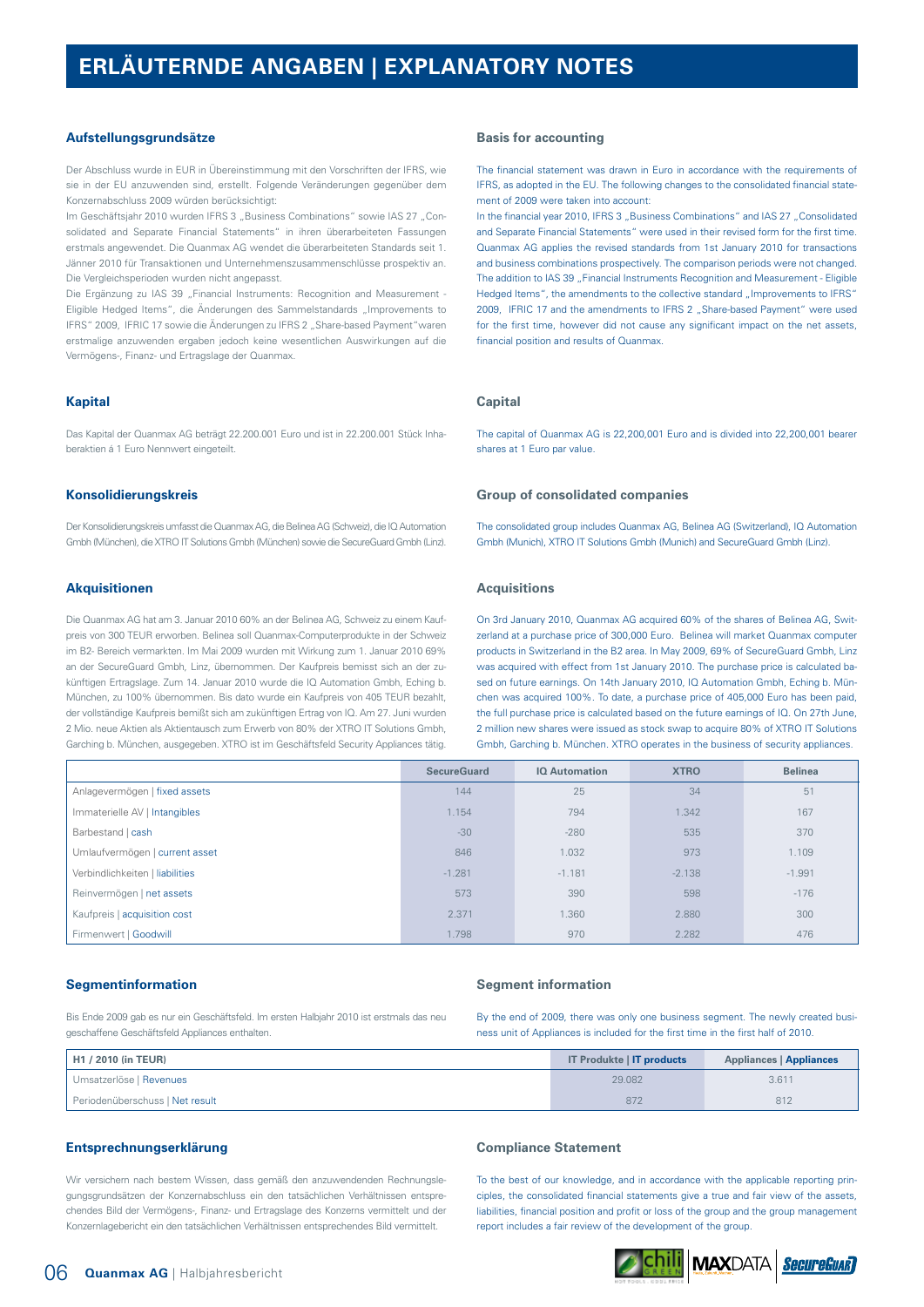## **ERLÄUTERNDE ANGABEN | EXPLANATORY NOTES**

#### **Aufsichtsrat**

Frau Regina Wagner hat im Februar 2010 Ihren Sitz im Aufsichtsrat zurückgelegt. Die Hauptversammlung hat im Mai 2010 Herrn Prof. Bruno Buchberger und Herrn Andreas Blumauer zu neuen Mitgliedern des Aufsichtsrates bestellt. Herr Hannes Niederhauser wurde in der konstituierenden Sitzung als Vorsitzender bestätigt.

#### **Vorstand**

Herr Blumauer ist im Mai als Vorstand für Finanzen zurückgetreten und in den Aufsichtsrat gewechselt. Herr Otto wurde im Mai als Vorstand für Technologie berufen.

#### **Aktienbestand zum 30. Juni bei Organen**

#### **Board of directors**

Ms. Regina Wagner laid down her seat in the board of directors in February 2010. The Annual General Meeting in May 2010 appointed Prof. Bruno Buchberger and Mr. Andreas Blumauer as new members of the Supervisory Board. Mr. Hannes Niederhauser was confirmed as chairman at the inaugural meeting.

#### **Management**

Mr. Blumauer resigned in May as the Director of Finance and changed to the Supervisory Board. Mr. Otto was appointed as Director of Technology in May.

#### **Stock portfolio as on 30 June**

| Organ               | <b>Funktion   Function</b>        | <b>Aktien   Shares</b> | <b>Optionen   Options</b> |
|---------------------|-----------------------------------|------------------------|---------------------------|
| Hannes Niederhauser | Aufsichtsrat   Board of Directors | 30.255                 |                           |
| Horst Kleiss        | Aufsichtsrat   Board of Directors | 30,000                 |                           |







chiliGREEN Game-PC SecureGuard Security-Appliance MAXDATA Favorit 500 Mini-PC

#### **Über Quanmax**

Unter den Eigenmarken chiliGREEN, Maxdata und SecureGuard entwickelt, produziert und vermarktet die Quanmax AG Produkte aus dem Bereich der IT-Hardware. Besonderen Stellenwert nimmt dabei der Zielmarkt der B2B-Kunden ein, der die Erzielung von vergleichsweise hohen Margen ermöglicht. Verstärktes Engagement im Technologiebereich, etwa in Form von Eigenentwicklungen und neuen Produkten soll darüber hinaus zu signifikant höherer Wertschöpfung beitragen.

Während Quanmax mit der Marke chiliGREEN und Produkten wie Desktops, Notebooks und externen Festplatten im Consumer-Bereich gut positioniert und Partner vieler namhafter nationaler und internationaler Vertriebspartner wie zum Beispiel Electronic Partner, Haas, Hofer, Media Markt oder Saturn ist, sind die Marken Maxdata und SecureGuard stark auf B2B fokussiert. Unter diesen beiden Brands werden Business-Lösungen aus den Produktgruppen Desktop, Mini-PC und Server sowie Appliances an Fachhandelspartner und Systemhäuser vertrieben.

Sowohl im Consumer- als auch im Business-Segment kann das Unternehmen mit besonders hoher Flexibilität im Bereich Fertigung bzw. Logistik und einem leistungsfähigen Built-to-Order-System punkten. Um die Attraktivität für diese Kundengruppe weiter zu steigern, hat die Quanmax AG ihr Qualitätsmanagementsystem im Mai und auf Anhieb erfolgreich vom TÜV Österreich nach ISO 9001:2008 zertifizieren lassen. Zudem profitiert Quanmax von jahrelangen Kooperationen mit weltweiten Branchenführern wie Intel, Microsoft, NVIDIA oder Western Digital. Durch den Mehrheitseigentümer Quanmax Inc., an dem u. a. der mit 30% Weltmarktanteil führende Notebookhersteller Quanta beteiligt ist, verfügt die Quanmax AG darüber hinaus über einen besonders guten Zugang zu asiatischen Sourcing-Märkten und umfassende Produktionskompetenzen und Produkte eines starken Global Players.

Starkes Wachstum wird derzeit insbesondere mit der Produktgruppe Appliances erzielt. Appliances sind für einen dedizierten und spezialisierten Einsatzzweck entwickelte Hardwaresysteme, die bereits mit Betriebssystem und für die jeweilige Anwendung geeignete Software ausgeliefert werden. Die Quanmax AG bietet derartige Produkte insbesondere im Bereich Internet und Cloud Computing-Security an: Die SecureGuard GmbH beliefert als Hersteller von professionellen hardwarebasierten Sicherheitslösungen national und international unzählige Reseller und renommierte Unternehmen.

#### **About Quanmax**

Quanmax AG develops, manufactures and markets IT hardware products under its own brand names of chilliGREEN, Maxdata and SecureGuard. The customers in the B2B target market are very important for achieving relatively high margins. Increased involvement in the technology sector, in the form of in-house developments and new products should also contribute to significantly higher value addition.

On the one hand Quanmax is well positioned in the consumer sector with the brand chiliGREEN and products such as desktops, laptops and external hard drives and has partnered with many well known national and international distributors such as Electronic Partner, Haas, Hofer, Media Markt and Saturn. On the other hand, the brands Maxdata and SecureGuard are strongly focused on B2B. Business solutions from the product groups of desktop, mini-PC and servers as well as appliances to dealer partners and system suppliers are marketed under these two brands.

The high degree of flexibility in manufacturing and logistics as well as an efficient builtto-order system gives the company an edge in both the consumer as well as in the business segment. In order to increase the attractiveness for these customer groups, Quanmax AG has successfully obtained a quality management system certification from TUV Austria according to ISO 9001:2008 in May. In addition, Quanmax benefits from many years of collaboration with global industry leaders like Intel, Microsoft, NVI-DIA or Western Digital. Quanmax AG has good access to the Asian sourcing markets and comprehensive manufacturing capabilities and products of a strong global player through the principal owner Quanmax Inc., in which Quanta, the leading notebook manufacturer with 30% share of the global market, is a stakeholder.

Presently the appliances product group, in particular, is growing strongly. Appliances are hardware systems which are developed for dedicated and specialised applications which are delivered along with the operating system and software which is customised for the particular application. Quanmax AG offers such products, particularly in the Internet and Cloud Computing Security domain: As a manufacturer of professional hardware based security solutions, SecureGuard GmbH supplies to several national and international resellers and well known companies.